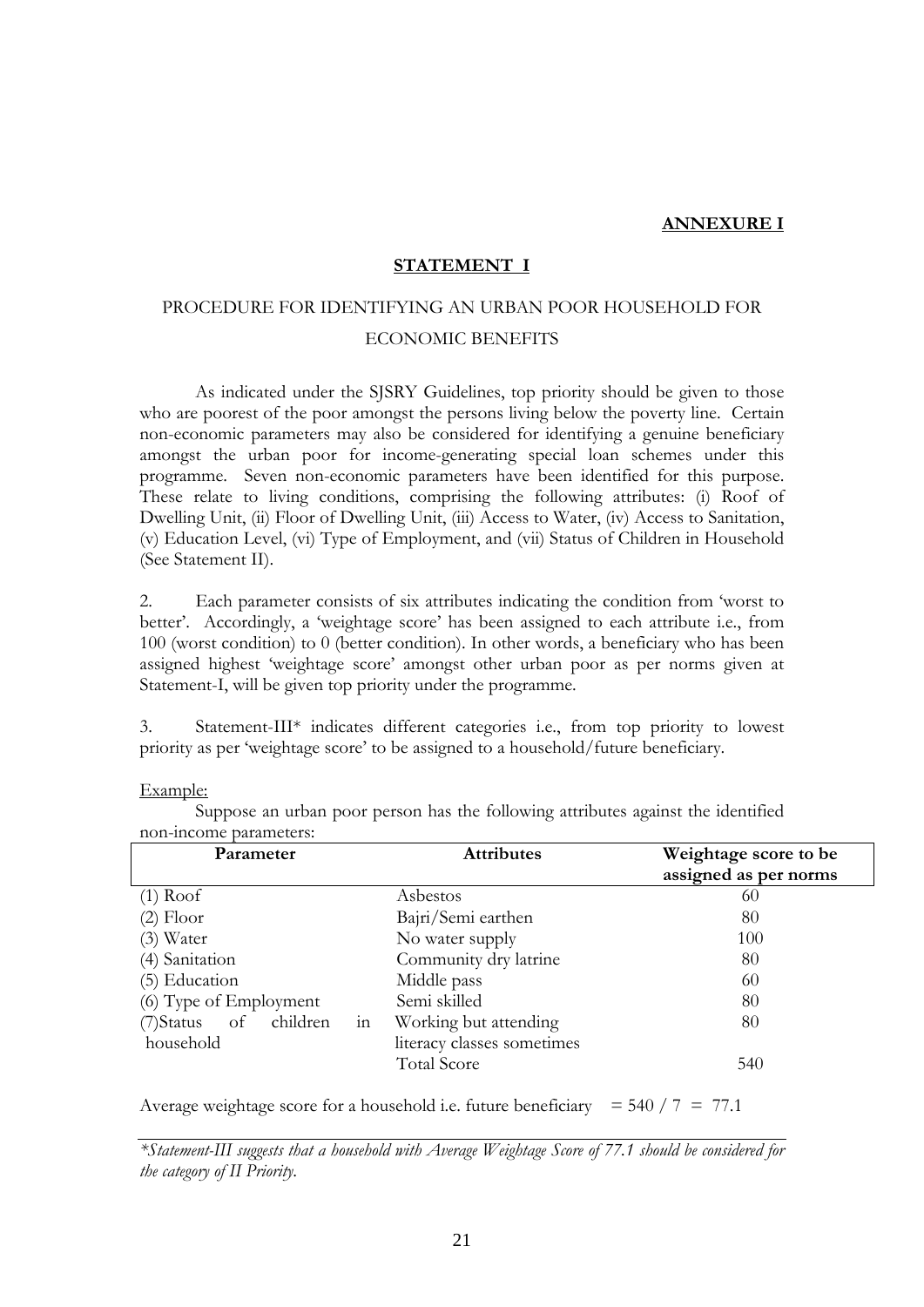## **STATEMENT II**

## NON-ECONOMIC PARAMETERS TO BE CONSIDERED FOR DETERMINING ELIGIBILITY OF **A HOUSEHOLD FOR DRAWING BENEFITS UNDER SJSRY**

| Parameter                                          | <b>Weightage Score for Attribute</b>                                                                                                                                       |                                                                                                          |                                                                                                    |                                                                                           |                                                                                                            |                                                                                                                                                  |  |  |
|----------------------------------------------------|----------------------------------------------------------------------------------------------------------------------------------------------------------------------------|----------------------------------------------------------------------------------------------------------|----------------------------------------------------------------------------------------------------|-------------------------------------------------------------------------------------------|------------------------------------------------------------------------------------------------------------|--------------------------------------------------------------------------------------------------------------------------------------------------|--|--|
|                                                    | 100                                                                                                                                                                        | 80                                                                                                       | 60                                                                                                 | 40                                                                                        | 20                                                                                                         | $\theta$                                                                                                                                         |  |  |
|                                                    | (A)                                                                                                                                                                        | (B)                                                                                                      | (C)                                                                                                | (D)                                                                                       | (E)                                                                                                        | (F)                                                                                                                                              |  |  |
| (a) Living Condition<br>$(i)$ Roof<br>$(ii)$ Floor | Thatch/ Grass<br>Earthen                                                                                                                                                   | Tarpaulin<br>Bajri (Semi-earthen)                                                                        | Wooden<br>Asbestos<br><b>Bricks</b><br>Cement                                                      |                                                                                           | Tiled<br>Chips/Til<br>es                                                                                   | Cement<br>Marble                                                                                                                                 |  |  |
| (iii) Water                                        | $\rm No$<br>water<br>within<br>supply<br>500 yards                                                                                                                         | well/tank/<br>Open<br>pond/river                                                                         | Community<br>hand<br>pump/tube<br>well/bore well                                                   | Community<br>tap                                                                          | Private<br>hand<br>pump/<br>tube well<br>bore well/                                                        | Private piped<br>water<br>supply                                                                                                                 |  |  |
| (iv) Sanitation                                    | Open<br>Defecation                                                                                                                                                         | Community<br>Dry<br>Latrine                                                                              | Community<br>Flush<br>Pour<br>Latrine                                                              | Private<br>$_{\rm{Dry}}$<br>Latrine                                                       | Private<br>Pour<br>Flush                                                                                   | Private<br>Flush<br>Latrine<br>with Sewer<br>Connection                                                                                          |  |  |
| (b) Education level                                | Illiterate                                                                                                                                                                 | Primary                                                                                                  | Middle                                                                                             | Matric                                                                                    | $10 + 2$                                                                                                   | Graduate                                                                                                                                         |  |  |
| Type<br>of<br>(c)<br>Employment                    | Unskilled<br>Casual<br>Labourer/<br>Unemployed                                                                                                                             | Semi Skilled                                                                                             | Self Employed-<br>Street Vendor/<br>Push<br>Cart<br>Driver                                         | Own<br>Work<br>Place                                                                      | Own<br>Work<br>Place<br>$\&$<br>Selling<br>Place                                                           | Organised<br>Sector with<br>Social<br>Security                                                                                                   |  |  |
| (d) Status of Children<br>in a Household           | Working<br>Children & not<br>attending<br>any<br>School/ NFE/<br>Literacy<br>Classes<br>$\lambda$ $\tau \wedge \tau \tau \tau \tau \qquad \tau \tau \tau \qquad \tau \tau$ | Working<br>Children<br>attending<br>but<br>NFE/<br>School/<br>Classes<br>Literacy<br>sometimes<br>$\sim$ | Working<br>Children<br>but<br>attending<br>School/NFE/L<br>iteracy Classes<br>regularly<br>$T$ $T$ | Children<br>not<br>working as well<br>as<br>not<br>attending<br>any<br>Classes<br>T T D A | Children<br>not<br>working<br>and<br>attending<br>NFE/<br>Literacy<br>Classes<br>regularly<br>$\mathbf{v}$ | Children not<br>working and<br>attending<br>School<br>regularly<br>$\mathbf{z}$ $\mathbf{z}$ $\mathbf{z}$ $\mathbf{z}$ $\mathbf{z}$ $\mathbf{z}$ |  |  |

*NOTE: The above format is a suggestive one. However, the town UPA cell, in consultation with community structures concerned can develop another format including similar parameters based on local conditions/factors to identify the poorest of the poor in the town.*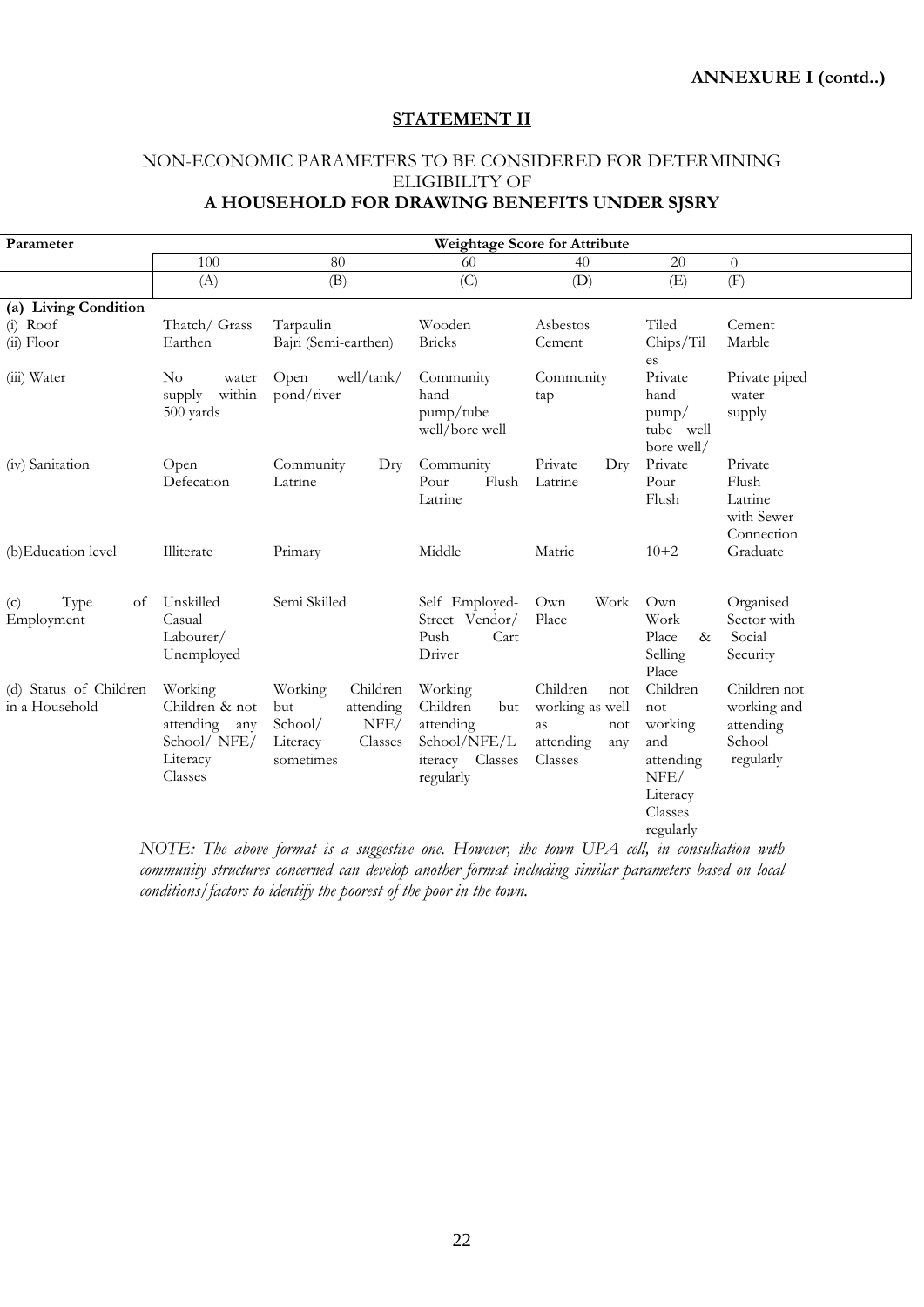#### **STATEMENT III**

## **NON-ECONOMIC NORMS/CRITERIA FOR IDENTIFYING A BENEFICIARY FROM AMONGST THE URBAN POOR\***

| Weightage Score  | Priority Category               |  |  |  |  |  |
|------------------|---------------------------------|--|--|--|--|--|
| $1. \t 80 - 100$ | Priority (Highest Priority)     |  |  |  |  |  |
| $2.60 - 80$      | II Priority                     |  |  |  |  |  |
| $3.40 - 60$      | III Priority                    |  |  |  |  |  |
| 4. 20 - 40       | IV Priority                     |  |  |  |  |  |
| $5. 0 - 20$      | Priority (Lowest Priority)<br>V |  |  |  |  |  |
|                  |                                 |  |  |  |  |  |

*\* This is in addition to the norms based on income parameters which envisage top priority to the household which is below poverty line.* 

Note: The Ministry of Housing & Urban Poverty Alleviation will issue guidelines regarding identification of beneficiaries from time to time as required**.**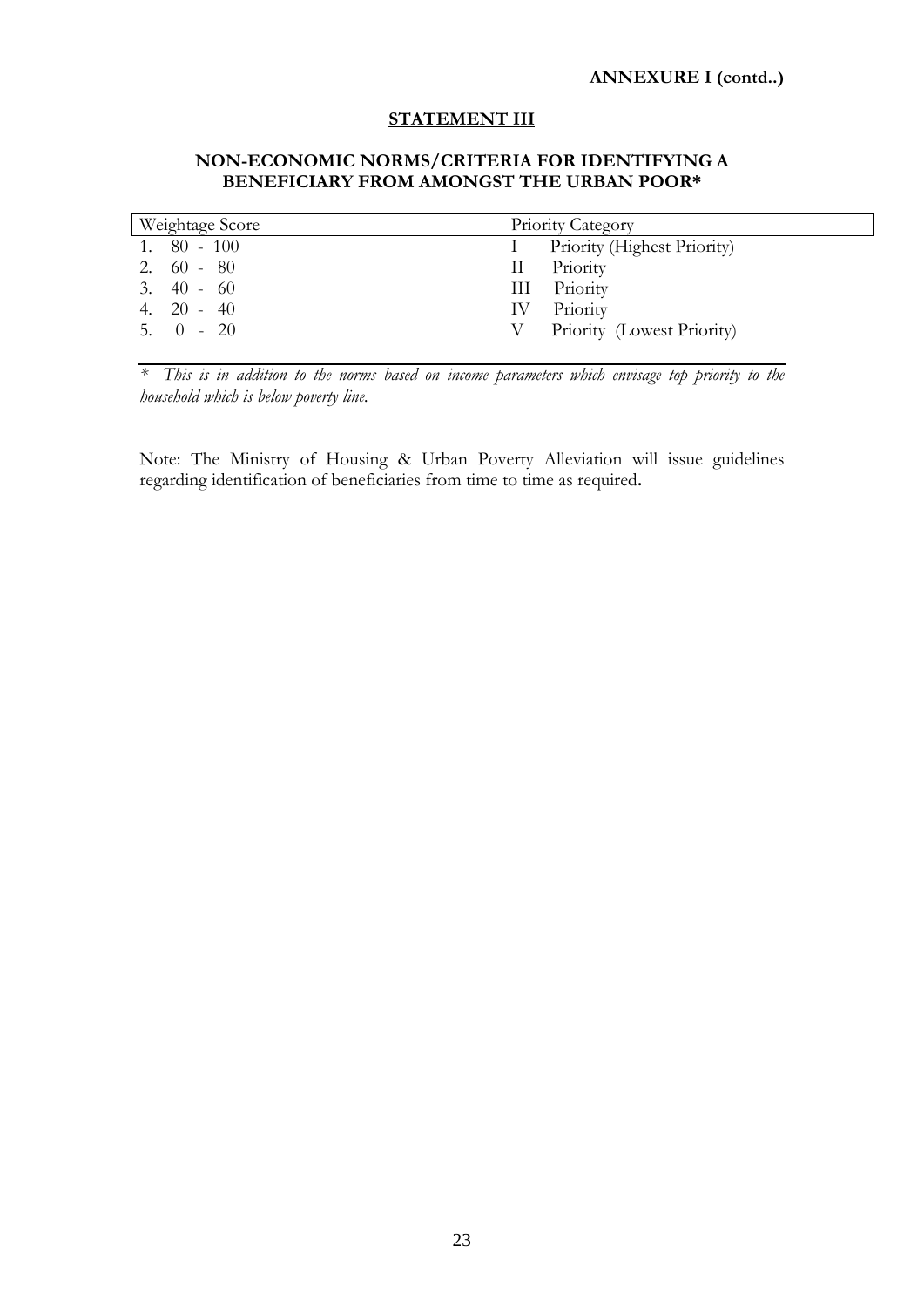## **OPERATIONAL DETAILS IN REGARD TO SELF-EMPLOYMENT (INDIVIDUAL) THROUGH SETTING UP OF MICRO-ENTERPRISES UNDER USEP**

| $\mathbf{1}$ | Identification of<br>Beneficiaries | UI DIN UULI<br>: Only those identified and listed on the basis of survey as suggested under<br>Annexure I.                                                                                                                                                                                                                                                                                                                                                                                                                                              |
|--------------|------------------------------------|---------------------------------------------------------------------------------------------------------------------------------------------------------------------------------------------------------------------------------------------------------------------------------------------------------------------------------------------------------------------------------------------------------------------------------------------------------------------------------------------------------------------------------------------------------|
|              |                                    |                                                                                                                                                                                                                                                                                                                                                                                                                                                                                                                                                         |
| 2.           | Eligibility                        | : Urban poor living below the poverty line, in any city/town.                                                                                                                                                                                                                                                                                                                                                                                                                                                                                           |
| 3.           | Age                                | : Should be of minimum 18 years at the time of applying for Bank Loan.                                                                                                                                                                                                                                                                                                                                                                                                                                                                                  |
| 4.           | Residency                          | : Residing in the town for at least three years.                                                                                                                                                                                                                                                                                                                                                                                                                                                                                                        |
| 5.           | Defaulter                          | : Should not be a defaulter to any nationalized bank/financial<br>institution/cooperative bank.                                                                                                                                                                                                                                                                                                                                                                                                                                                         |
| 6.           | Nature of<br>Activities            | : An illustrative list of activities is as follows:<br>(A) Town services requiring no special skills:<br>Tea shop, News paper/magazine shop, Ice cream vendor, Milk vendor,<br>Pan/cigarette shop, Fruit/vegetable vending, Laundry work, Rickshaw-<br>pulling, etc.                                                                                                                                                                                                                                                                                    |
|              |                                    | (B) Town services requiring special skills:<br>Repairing of radio/TV/refrigerator/ air cooler/ air conditioner/mobile<br>phone/cycle/automobile/diesel engines/pump/motor/watches/electrical<br>/electric domestic appliances; Catering, Dry cleaning, Furniture repair,<br>Motor winding, Shoe repair, Book binding as well as skills pertaining to<br>House construction/ upgradation such as plumbing, carpentry, masonry,<br>painting and polishing, tile laying, glass pane fixing, electrical installation,<br>etc.                               |
|              |                                    | (C) Micro-manufacturing units requiring skills:<br>Making/manufacturing of washing powder, agarbatti, bangles, garments,<br>plastic toys, footwear, wooden/steel furniture, saree printing, weaving,<br>pottery, blacksmithy, utensil/steel fabrication, food processing, ball pen<br>making etc.                                                                                                                                                                                                                                                       |
|              |                                    | (D) Assistance should also be made available under agricultural and allied<br>activities/small scale services/small business activities e.g. general<br>merchant shop, kirana shop, building materials shop, ready-made<br>garments shop, dairy units, etc.                                                                                                                                                                                                                                                                                             |
|              |                                    | (E) No training should be required if the beneficiary has already<br>undergone training in a skill/trade from a known institution, registered<br>NGO/VO, provided requisite certificate is produced to that effect.                                                                                                                                                                                                                                                                                                                                     |
|              |                                    | (F) Training should also not be necessary if the beneficiary has learnt the<br>activity such as pottery making, cobblery, carpentry, ironsmithy, etc. from<br>heredity/other sources. This aspect should however be certified by ULB<br>before recommending / forwarding application to bank.<br>(G) Training should also not be necessary if a beneficiary has learnt a<br>particular trade from private/public registered company, as apprentice or<br>employee; certificate from the private/public registered company will have<br>to be submitted. |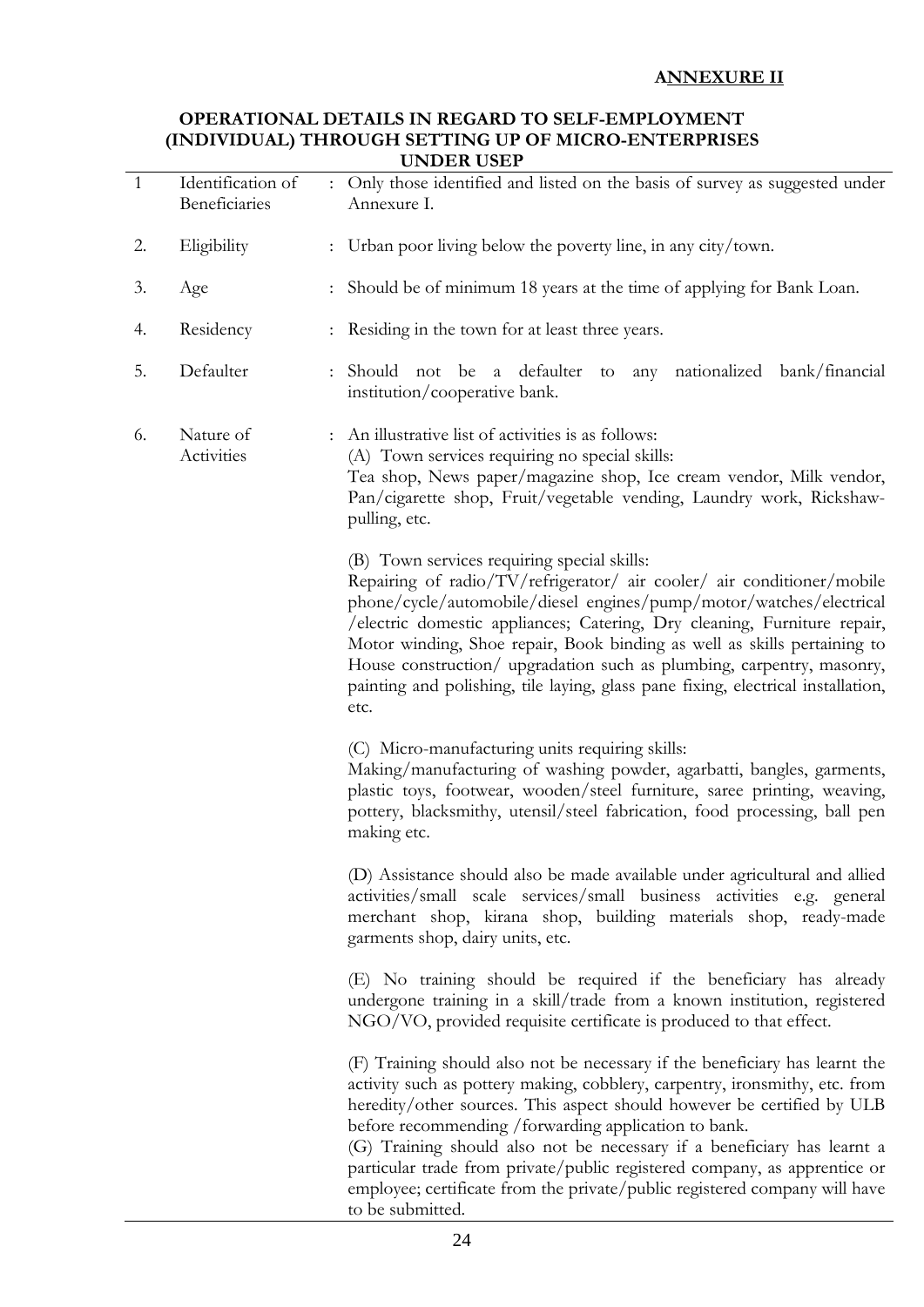| 7.  | Project Cost                                    | : The maximum unit project cost for individual cases can be<br>Rs.200,000/-. If two or more eligible persons join together in a<br>partnership, the project with higher costs would also be considered<br>provided share of each person in the project cost is Rs.200,000 or less.                                                                    |
|-----|-------------------------------------------------|-------------------------------------------------------------------------------------------------------------------------------------------------------------------------------------------------------------------------------------------------------------------------------------------------------------------------------------------------------|
| 8.  | Subsidy                                         | : Subsidy would be provided at the rate of 25% of the project cost subject<br>to a ceiling of Rs. 50,000/- per beneficiary. In case more than one<br>beneficiary join together and set a project under partnership, subsidy<br>would be calculated for each partner separately.                                                                       |
| 9.  | Margin Money                                    | Each beneficiary is required to contribute $5\%$ of the project cost as<br>margin money in cash.                                                                                                                                                                                                                                                      |
| 10. | subsidy)                                        | Loan (inclusive of : 95% of the project cost would be made available by Banks (25% Subsidy<br>amount and 70% of the project cost as Loan sanctioned by bank at the<br>rate of interest applicable to such priority sector lending fixed by the<br>Reserve Bank of India, from time to time). The interest will be charged<br>only on the loan amount. |
| 11. | Collateral<br>Guarantee on<br><b>Bank Loans</b> | : The loans would not require any collateral guarantee. Only assets created<br>under the programme would be hypothecated /mortgaged/pledged to the<br>bank advancing the loans.                                                                                                                                                                       |
| 12. | Repayment                                       | : Repayment schedule ranges from 3 to 7 years after initial moratorium of 6<br>to 18 months as decided by Bank.                                                                                                                                                                                                                                       |
|     |                                                 | The CDS/Town UPA Cells will extend help to banks for ensuring regular<br>repayment of loans as per rules.                                                                                                                                                                                                                                             |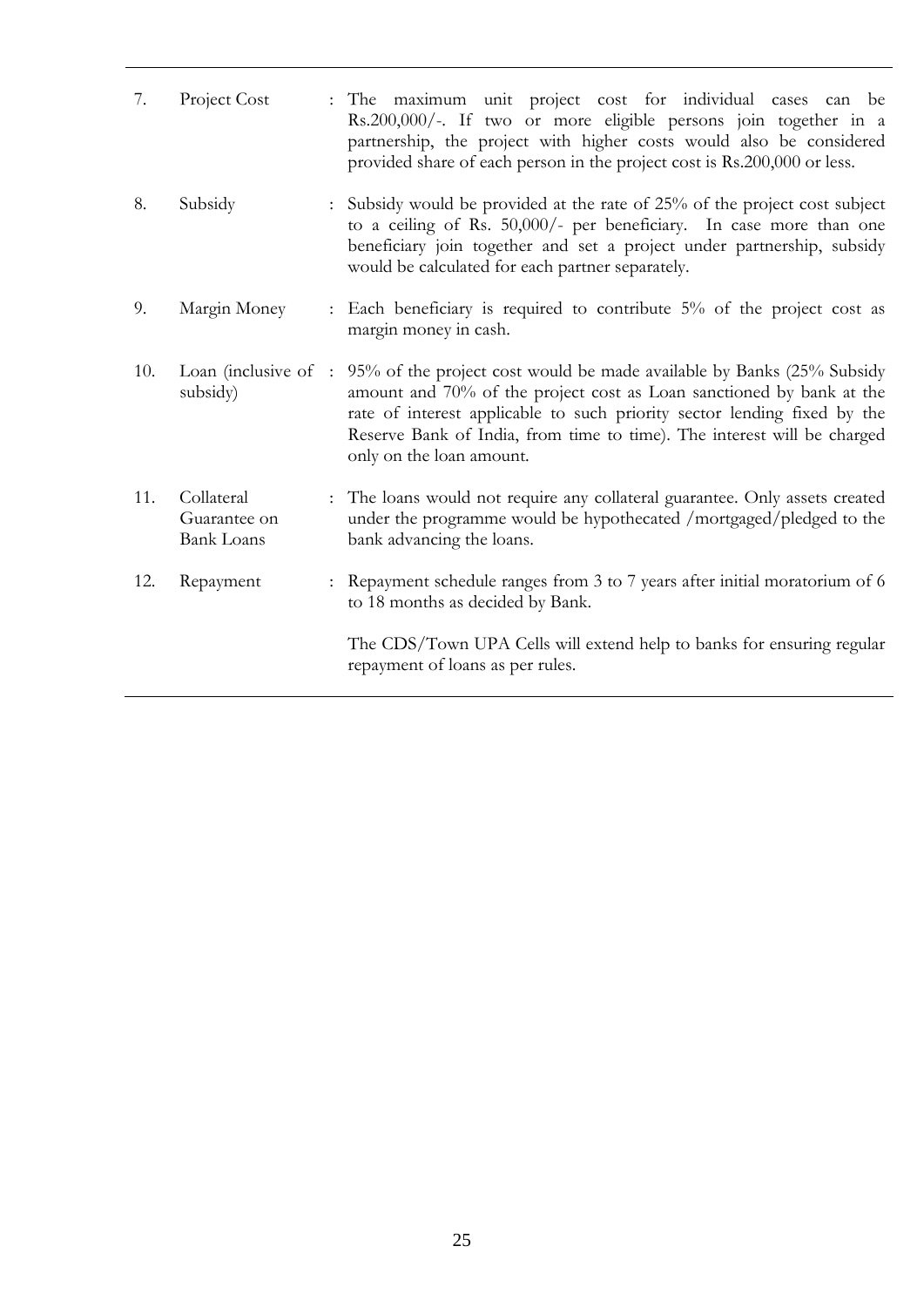# **ANNEXURE III**

## **OPERATIONAL DETAILS IN REGARD TO SELF-EMPLOYMENT (GROUP) THROUGH SETTING UP OF MICRO-ENTERPRISES UNDER UWSP**

| 1.  | Identification of<br>Beneficiaries                 | : Only those identified and listed on the basis of survey as suggested under<br>Annexure I.                                                                                                                                                                                                               |
|-----|----------------------------------------------------|-----------------------------------------------------------------------------------------------------------------------------------------------------------------------------------------------------------------------------------------------------------------------------------------------------------|
| 2.  | Eligibility                                        | : Urban poor women living below the poverty line, in any city/town.<br>Preferably, the senior and better-performing urban women self help<br>groups having credit management abilities and having skills in the<br>proposed activity may be accorded thrust.                                              |
| 3.  | Age                                                | : Members should be of minimum 18 years at the time of the group<br>applying for Bank Loan.                                                                                                                                                                                                               |
| 4.  | Membership<br>the Group                            | of : Minimum number of women in a group is five.                                                                                                                                                                                                                                                          |
| 5.  | Defaulter                                          | not be a defaulter<br>nationalized bank/financial<br>: Should<br>any<br>to<br>institution/cooperative bank.                                                                                                                                                                                               |
| 6.  | Nature of<br>Activities                            | : Any group activity/enterprise development for income generation by the<br>urban poor women, including the activities mentioned for the Individual<br>enterprises in Annexure-II.                                                                                                                        |
| 7.  | Project Cost                                       | : No maximum limit.                                                                                                                                                                                                                                                                                       |
| 8.  | Subsidy                                            | : Subsidy would be provided at the rate of 35% of the project cost subject<br>to a ceiling of Rs. 3.00 lakhs or Rs. 60,000/- per beneficiary.                                                                                                                                                             |
| 9.  | Margin Money                                       | Groups may be encouraged to contribute 5% of the project cost as margin<br>money in cash.                                                                                                                                                                                                                 |
| 10. | Loan                                               | : Loan (excluding the subsidy amount and margin money, if any, from the<br>project cost) would be sanctioned by the banks at rates of interest<br>applicable to such priority sector loans fixed by the Reserve Bank of India<br>from time to time. The interest will be charged only on the loan amount. |
| 11. | Collateral<br>Guarantee<br>on<br><b>Bank Loans</b> | The loans would not require any collateral guarantee. Only assets created<br>under the programme would be hypothecated/mortgaged/pledged to the<br>bank advancing the loans.                                                                                                                              |
| 12. | Repayment                                          | Repayment schedule ranges from 3 to 7 years after initial moratorium of 6<br>to 18 months as decided by bank.                                                                                                                                                                                             |
|     |                                                    | The CDS/Town UPA Cells will extend help to bank for ensuring regular<br>repayment of loans as per rules.                                                                                                                                                                                                  |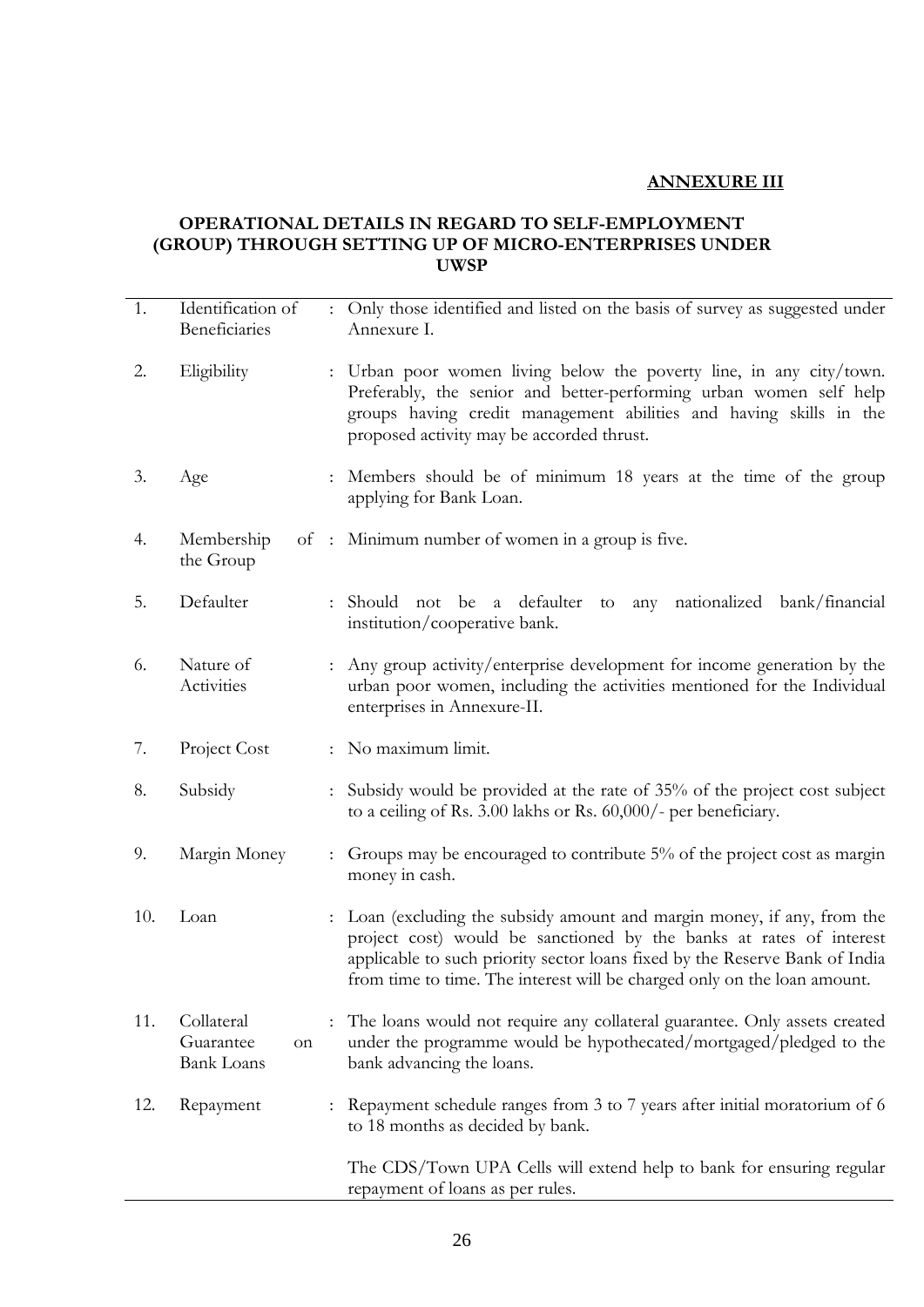## **INDICATIVE PRINCIPLES FOR SELF-HELP GROUPS/THRIFT & CREDIT SOCIETIES**

A Self-Help Groups (SHG)/Thrift & Credit Society (TCS) shall have:

- Group of women from different families
- Membership based on self-selection
- Ordinarily homogenous in terms of social and economic conditions and location
- Leadership, preferably unanimous or by consent of majority members and based on rotation
- Savings as entry point and binding factor
- Internal loaning and rotation among members
- Rate of interest / to whom loan to be given to be a collective decision.

## PANCHA SUTRAs for a Good SHG / T&CS:

- 1. Regular savings
- 2. Regular meetings
- 3. Regular accounts book-keeping & accounting
- 4. Regular repayments
- 5. Adherence to Terms & Conditions set Code of Conduct.

Key Operational Principles:

The SHG/T&CS shall be

- Agreed conditions for meetings
- Agreed conditions for savings
- Agreed conditions for loans to be given
- Agreed conditions for loan repayments
- Agreed social agenda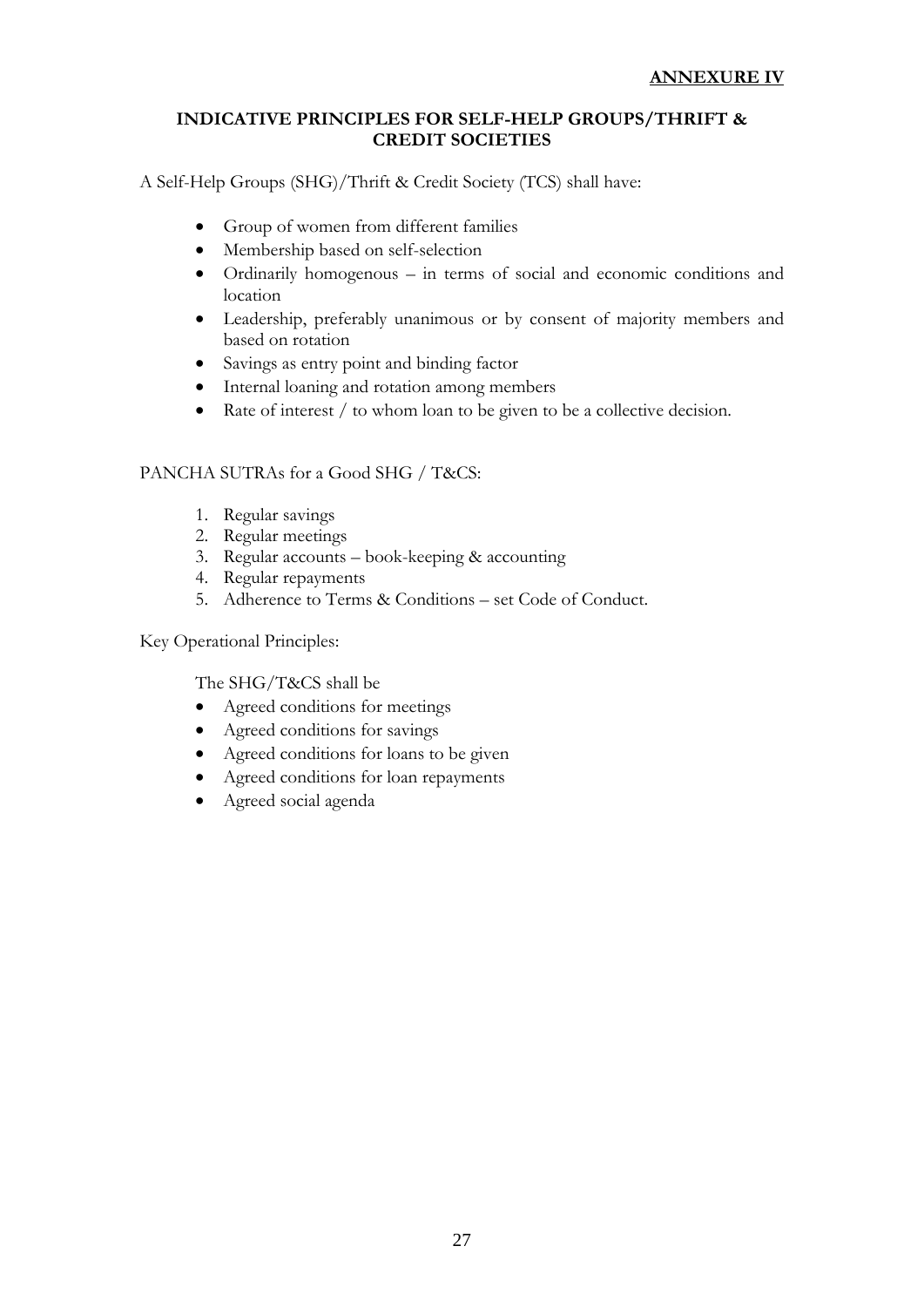#### **OPERATIONAL GUIDELINES FOR SKILLS TRAINING FOR EMPLOYMENT PROMOTION AMONGST URBAN POOR (STEP-UP)**

#### **Skill Training:**

- Skill Training to be linked to accreditation, certification and preferably be taken on Public-Private-Partnership (PPP) mode with the involvement of reputed institutions.
- The size of a training class may not be more than 40.
- The total training period for skill upgradation (including apprenticeship, if any) can be upto 6 months.
- Wherever feasible, toolkits may also be provided to trainees who complete the training satisfactorily.
- The cost of toolkit has been included in the average training cost of Rs. 10,000/- per capita. However, in case the toolkit cost exceeds the above ceiling, there is no objection to the excess amount being met from funds other than this programme funds or bank loan or even as beneficiary's contribution.
- Monthly expenditure on training per trainee including material cost, trainer's fees, toolkit cost, other miscellaneous expenses to be incurred by training institution as well as monthly stipend to trainee, may vary depending upon the trade and duration of training. States/UTs should issue guidelines in this regard.

#### **Skill Development Process:**

The following process may be adopted for developing/upgrading skills of the urban poor:

- i). Market Scan/Surveys to identify the needs of industry, business and service sectors and emerging job opportunities – local, district, state and national and upgrade the information at regular intervals;
- (ii). Livelihoods Survey, Training Needs Assessment, Baseline and Identification of Gaps;
- (iii). Identification of Lead (National or State) and Nodal (Regional/City Level) Institutions – finalize modalities for accreditation, preparation of modules, training of trainers, mentoring, certification, training, etc.
- (iv). Memorandum of Agreement between State Nodal Agency /Urban Local Body (Urban Poverty Alleviation Cell) and Lead/Nodal Training Institutions and between Lead and Nodal institutions;
- (v). Guidelines for Accreditation by Lead Institution, accreditation process and identification of nodal training institutions/agencies to undertake training;
- (vi). Memorandum of Agreement between Lead Institution and Nodal/training institutions/agencies including eminent agencies or institutes in the private sector;
- (vii). Selection of trainees by the ULBs with the help of Community Structures/ Organisations/NGOs based on their education, level of training, experience, aptitude etc.
- (viii).Preparation of Training Calendar and assignment of Trainees to Institutions, Conduct of Training, Examination, Certification Process, Apprenticeship with Industry; and Placement Coordination
- (ix). Monitoring, Quality Control, Review, Evaluation and Corrective Measures
- (x) Post-training Handholding.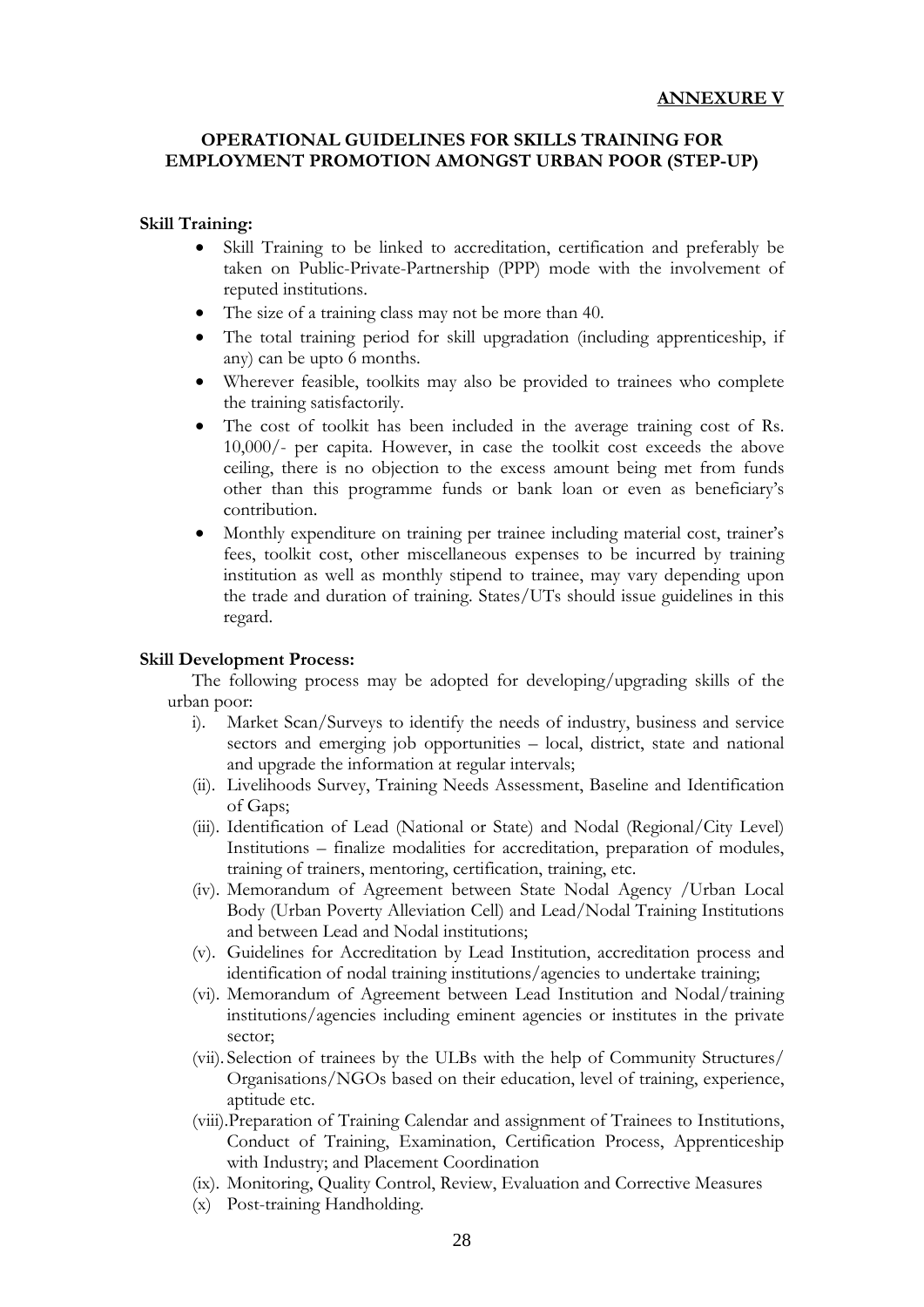## **Skills Training Institutes:**

- Focus will be on skills of high-value for which there is market demand. Skills may be differentiated in categories on the basis of entry level qualifications.
- Matriculate pass candidates can be provided technical vocational training of high standard whereas 8<sup>th</sup> pass candidates can be provided training requiring less technical knowledge.
- Persons below  $8<sup>th</sup>$  pass can be provided specially designed training which does not generally require technical skills.
- States/UTs may empanel activity-specific lead institutes (an eminent National or State Government institute like IIT or NIT for each specific technical vocational skill) supported by regional/city level nodal institutions, which will work closely with the Lead Institution.
- The Lead Institution will be responsible for the accreditation of training institutes in the fields concerned (public and private both) and certification.
- The Nodal (regional/city level) institutes will be responsible for training of trainers, supervision of training, mentoring and placement coordination.
- The Lead and Nodal institutions will undertake preparation of high quality training modules, development of curriculum standards, materials for training of instructors and trainees and undertake certification process for the particular skills.
- Public-Private-Partnership models for imparting skills training will be encouraged.

Note: Guidelines for undertaking skill development/upgradation will be issued by the Government of India from time to time, as required.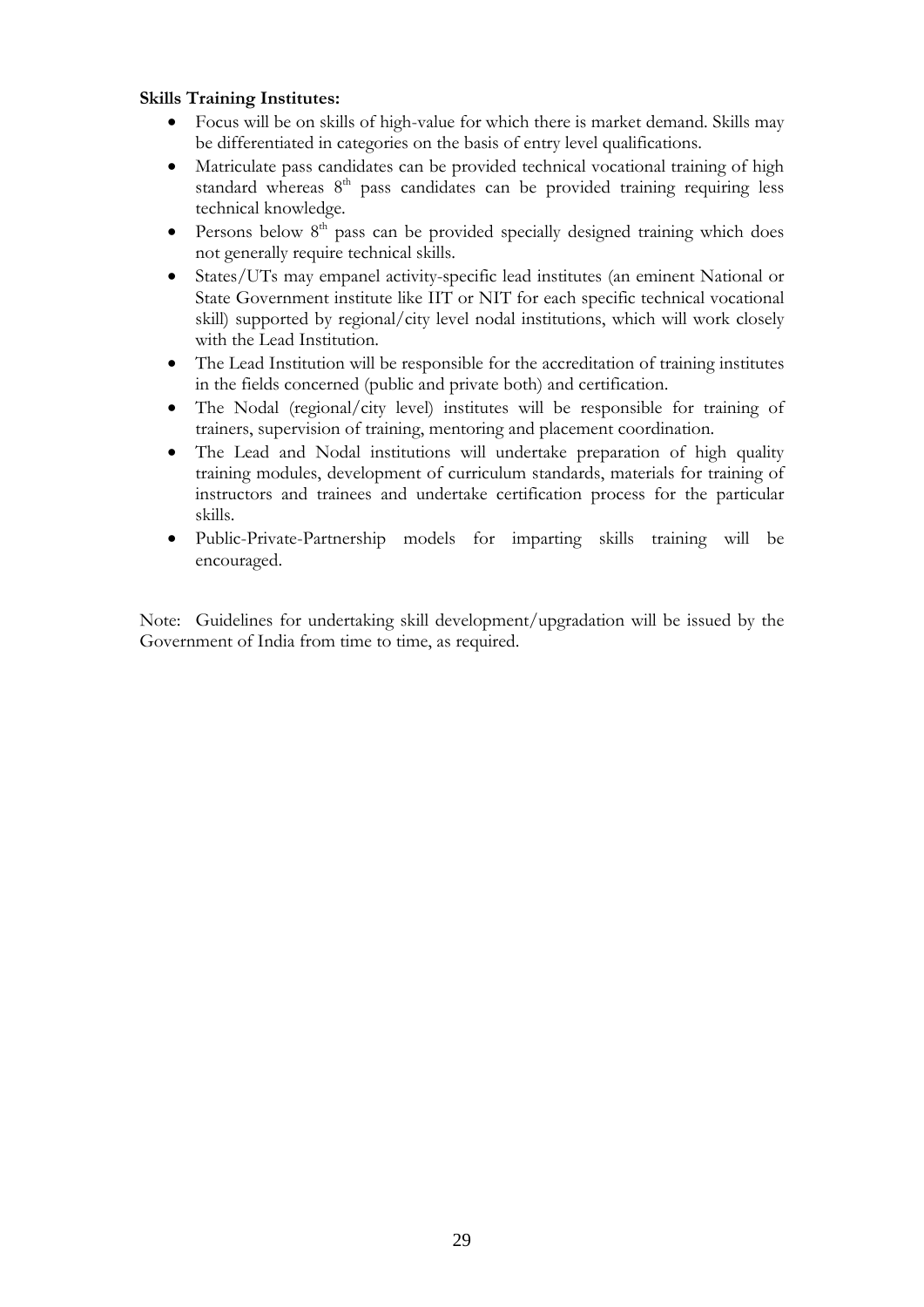### **COMMUNITY-BASED STRUCTURES TO BE SET UP UNDER SJSRY**

 The community based organizations include Neighbourhood Groups (NHGs); Neighbourhood Committees (NHCs) and Community Development Society (CDS).

## **I. NEIGHBOURHOOD GROUP (NHG)**

 This is an informal association of women living in a mohalla or basti or neighbourhood group of manageable size (preferably of 10 to 40 to represent urban poor / slum families). Geographic contiguity and homogeneity should be the basis to carve out the boundaries of the NHGs. At least one woman resident among them who is willing to serve as a volunteer should be selected as a Resident Community Volunteer (RCV) through community consensus or election or any other democratic process. There should be a change or rotation (if need be) of such volunteers at periodical intervals. The responsibilities of RCVs include:

- (i) to serve as a channel of information and communication among the families in the cluster;
- (ii) to represent the views of the Group in the Neighbourhood Committee, Community Development Society and other forums;
- (iii) to support planning, implementation and monitoring of activities at the neighbourhood level;
- (iv) to foster and encourage self-help, mutual help and participation in community improvement programmes; and
- (v) to motivate the community for being members of self-help groups/thrift and credit society; and to contribute to community development fund.

## **II. NEIGHBOURHOOD COMMITTEE (NHC)**

 A Neighbourhood Committee (NHC) is a more formal association of women from the Neighbourhood Groups located in close proximity and as far as feasible within the same electoral ward. The Committee should consist of all the RCVs from the Neighbourhood Groups as executives (with voting right). There can also be provision for honorary membership without a voting right for Community Organisers (COs), representatives from other sectoral programmes in the community like ICDS supervisor, school teacher, urban social health activist, ANM etc. The Convener/President of the NHC will be selected/elected by the executive members of the NHC. The Convener will ensure that the meetings of the NHC are convened on regular basis. The responsibilities of the NHC would include:

- (i) to identify local problems and priorities;
- (ii) to provide suggestions for group involvement in meeting the community needs and goals (mini-plans);
- (iii) to support local action with partnership of responsible agencies including community contracts;
- (iv) to provide feedback to agencies on programme effectiveness and out-reach especially for children and women;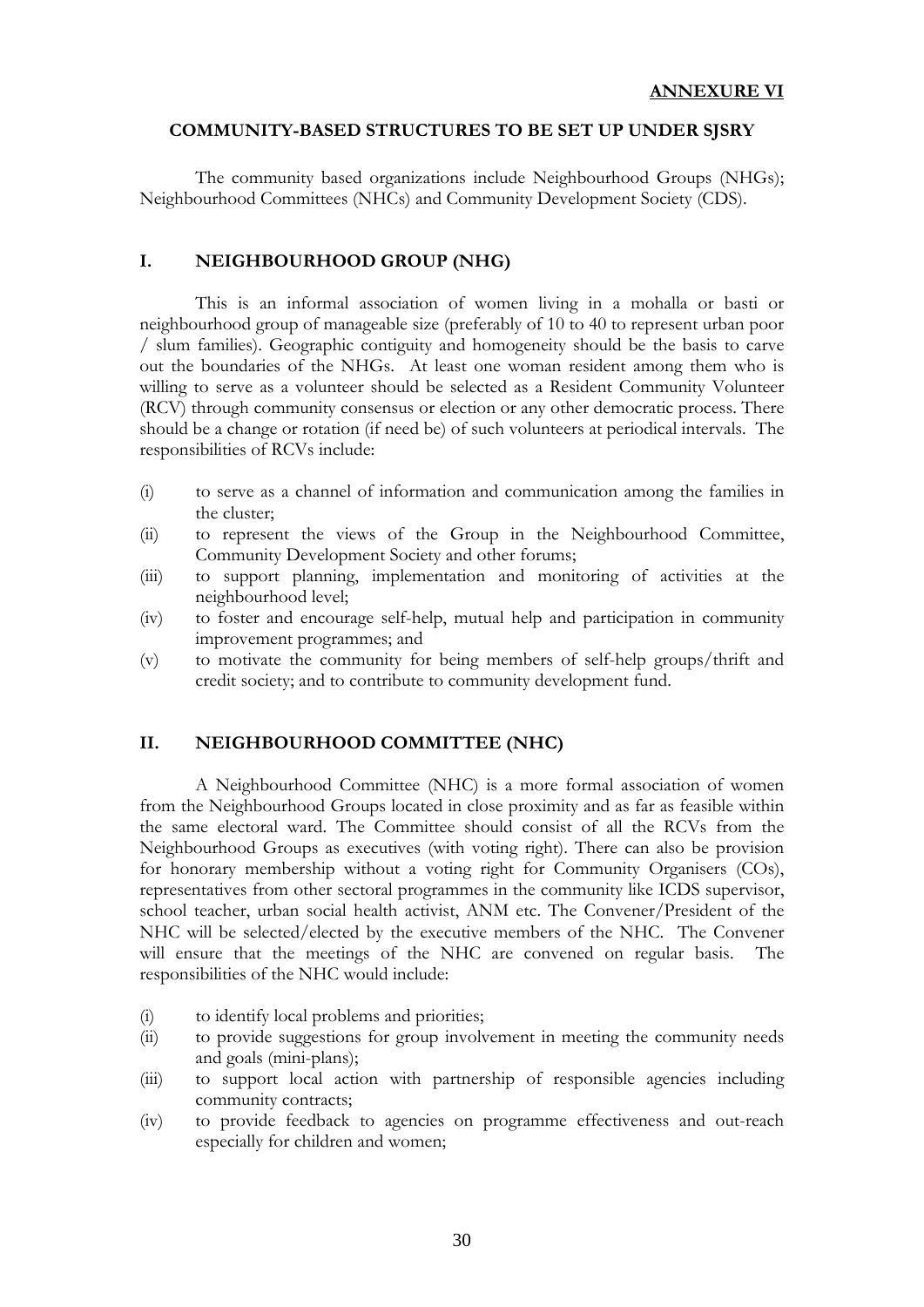- (v) to develop community capacity through training in association with COs, NGOs and other sectoral departments;
- (vi) to develop community-based thrift and credit system as well as neighbourhood development fund;
- (vii) to facilitate the recovery of loans from the beneficiaries in time; and
- (viii) to assist/carry out community surveys in accordance with the guidelines.

 The NHC may be registered under the Societies Registration Act, or other appropriate Acts, if so desired. If registered, these NHC may also apply for grants-in-aid under various schemes.

## **III. COMMUNITY DEVELOPMENT SOCIETY (CDS)**

 The CDS is a formal association of all the Neighbourhood Committees at the town level based on common goals and objectives. The CDS may consist of elected/selected representatives of NHCs as executive members (with voting right); and other members with honorary membership (with no voting right) which may include community organizers, representatives of NGOs, sectoral departments, leading citizens, elected representatives of the area and other resource persons. The Community Development Society (CDS) should be registered under the Societies Registration Act or other appropriate Act to provide access to grant-in-aid under various schemes and for a wider financial and credit base. The responsibilities of CDS would include:

- (i) to represent needs of all the communities, especially women and children at various levels and forums;
- (ii) to liaise and link-up with agencies and departments to promote action in the community towards fulfillment of their needs;
- (iii) to identify specific training needs and arrange for capacity building of their organizations;
- (iv) to facilitate community surveys to be carried out to identify the genuine beneficiaries for economic and shelter benefits;
- (v) to prepare community development plans and proposals, mobilize resources from the community, town or other sectoral departments for implementation of such plans;
- (vi) to extend help to Banks in coordination with city/town UPA Cell, for ensuring repayment of loans by the beneficiaries in time;
- (vii) to create small community assets in low-income areas in consultation with town city/town UPA Cell and Urban Local Body (ULB); and
- (viii) to develop and implement proposals for support from Community Participation Fund/Community Development Network under JNNURM and other programmes.

Community structures at different levels will be self-managed and may have volunteers in charge of groups of activities such as basic infrastructure, health, education, skill and livelihoods, thrift & credit etc.

The States/UTs may adopt other innovative structural arrangements regarding the hierarchy of community structures as considered appropriate. However, suitable guidelines need to be issued by them.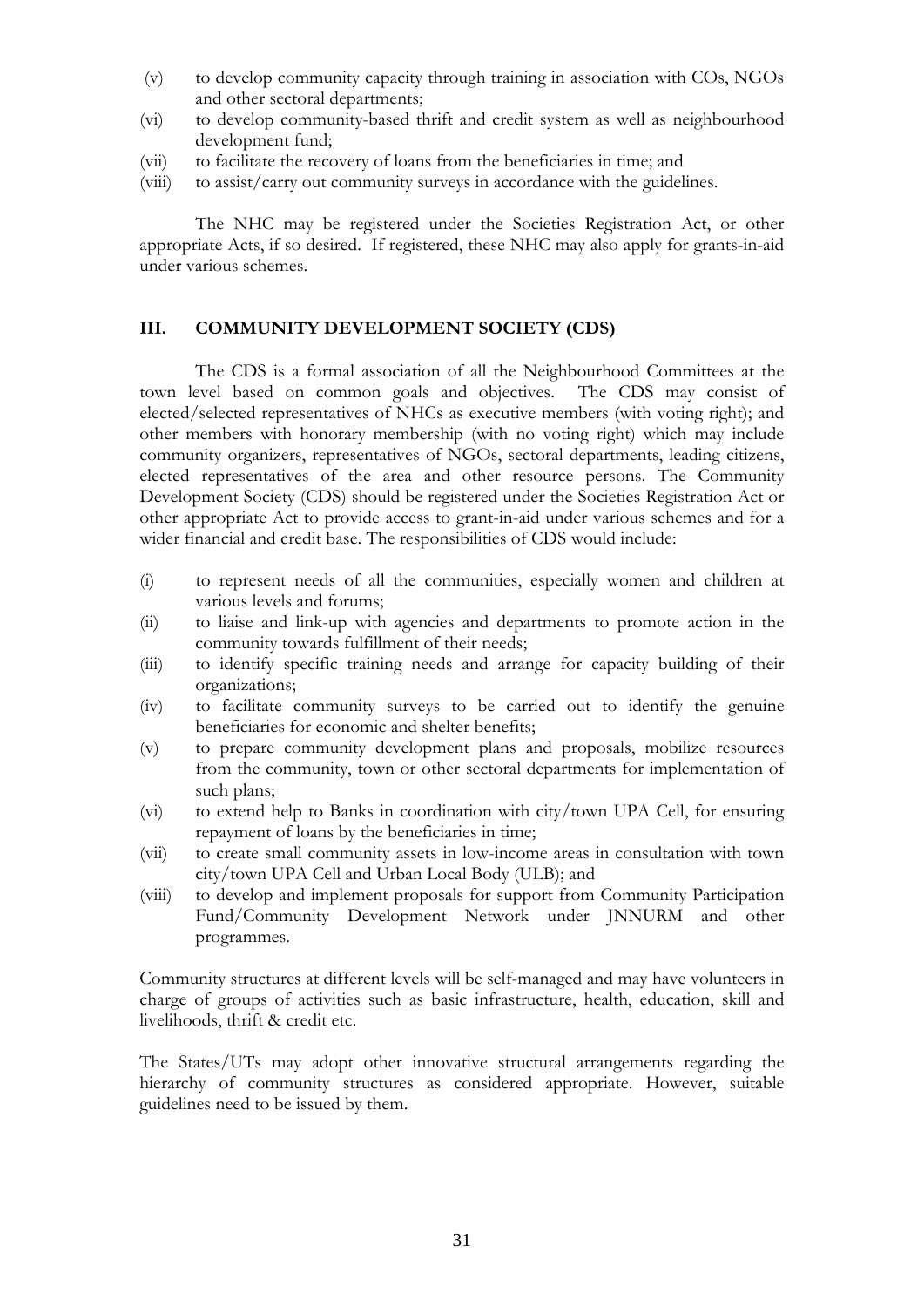## **FORMATS FOR SUBMISSION OF PROPOSALS FOR INNOVATIVE/ SPECIAL PROJECTS UNDER SJSRY**

- 1. Name of the Project:
- 2. Principal Applicant:
- 3. Conceptual Background of the Project and Features which make it special/ innovative for sanction under Innovative/Special Projects of SJSRY and why it can not be taken up under normal SJSRY or other Programmes being implemented in the city/town:

Possibility of replicability of the project after completion:

- 4. Area of the Project: Profile of the project area and how the key project activities are suitable for the area and the local people.
- 5. Project objectives:
- 6. Project strategy:
- 7. Project period and Action Plan/Milestones (year-wise) for implementation of the Project:
- 8. Project scope: Key activities to be taken under the Project:
- 9. Details of Beneficiaries Total No./No. under BPL category/No. of SCs/STs/Women /Differently-abled etc. and their linkage with the activities taken in the Project:
- 10. Implementing Agency, to whom the funds are proposed to be released for implementation:
- 11. Role of Line Departments/ NGOs/Other institutions:
- 12. Bench Mark Survey, for indicators on which the success of the project would be monitored and evaluated:
- 13. Integration with other on-going urban development and social sector development programmes in the area and arrangements for dovetailing funds from non-SJSRY resources and securing convergence:
- 14. Modalities for Implementation of Project:
	- A. Securing raw materials supply:
	- B. Securing technical know-how:
	- C. Infrastructure development: If infrastructural facilities are proposed to be built, then mention how the same will benefit the urban poor. How will the facilities be maintained and how will the provision of staff, running costs etc. be met after the Project is completed: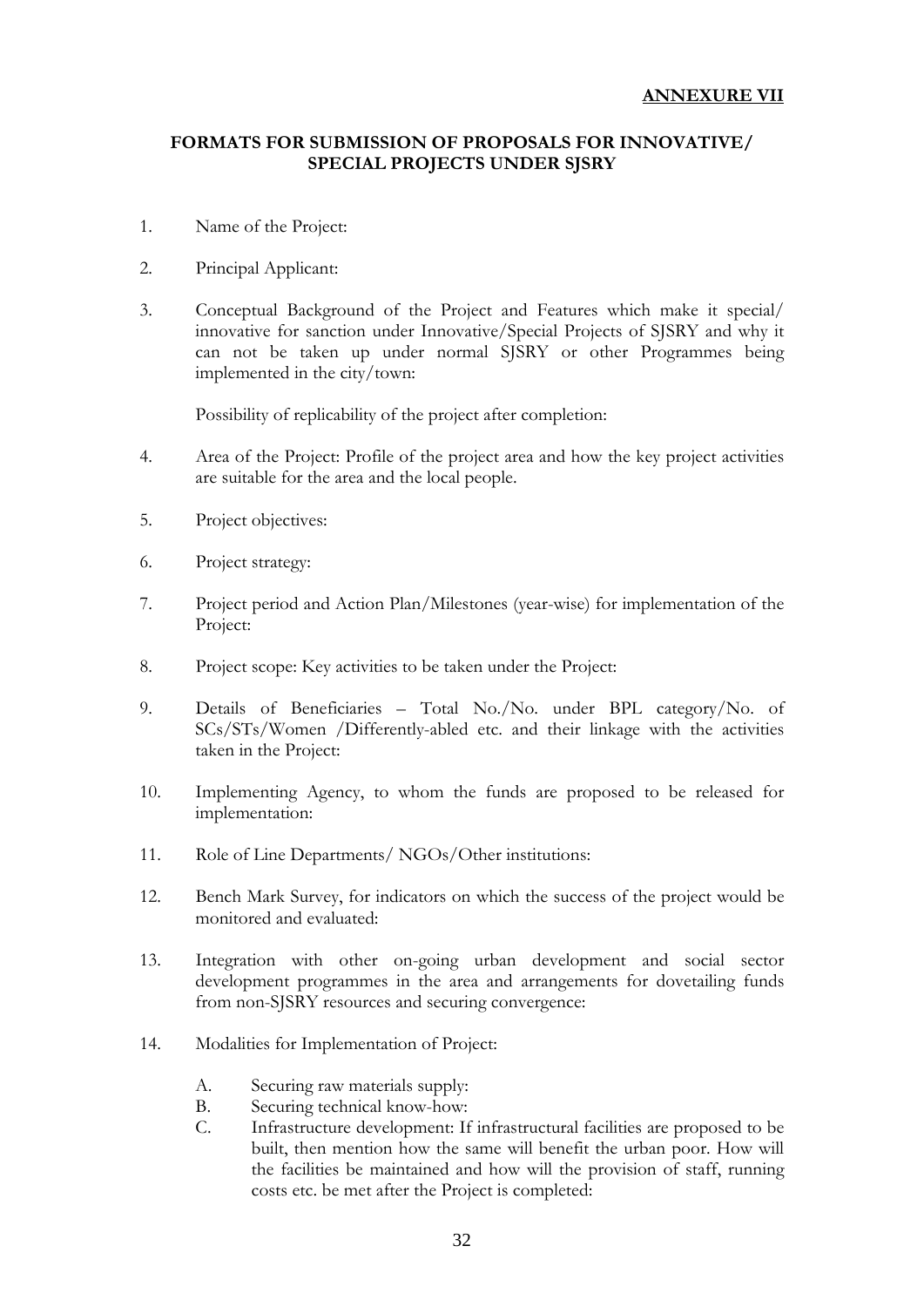- D. Marketing arrangements: Arrangement for marketing of produce in existing markets, strategy for expanding market in future, details of forward and backward linkages:
- E. Training component: Training needs assessment, identification of skills training institutes, duration of training, funding details and arrangements for training, etc.:
- 15. Expected Benefits/ Impact of the Project in terms of increase in income of the poor, year-wise income growth parameters identified etc.
- 16. Risk factors affecting the project objectives of increasing the income of poor beneficiaries etc. and the modalities to minimize risks.
- 17. Monitoring and evaluation of project: Mention various parameters based on which the project is to be monitored and evaluated. How will the project activities be sustained after completion of the Project?
- 18. Technical appraisal of the Project: technical scrutiny and feasibility of the Project (Please indicate whether the concerned technical department/wing of the State Government/State Nodal Agency has vetted the Project. If yes, state the comments of the appraising agency.
- 19. Economic appraisal of the Project: (The Project may be got appraised and results of the economic analysis/appraisal regarding the economic viability of the Project, may be indicated appropriately).
- 20. Estimated Project Cost: (Please indicate the Central, State and Urban Local Body shares; Credit component, if applicable; Contribution from other sources and from beneficiaries). The estimated cost should indicate the total cost and activitywise/ source-wise costs also.

Activity 1 Activity 2 …… Total Central Share State Share Bank Credit NHC/CDS Funds Beneficiary Contribution Other Sources – NGOs etc. Total

Repayment schedule in the case of Loans

21. Whether the Project or part thereof has been submitted to any other agency? If yes, the results thereof. If the Project or its part had been rejected the reasons there of.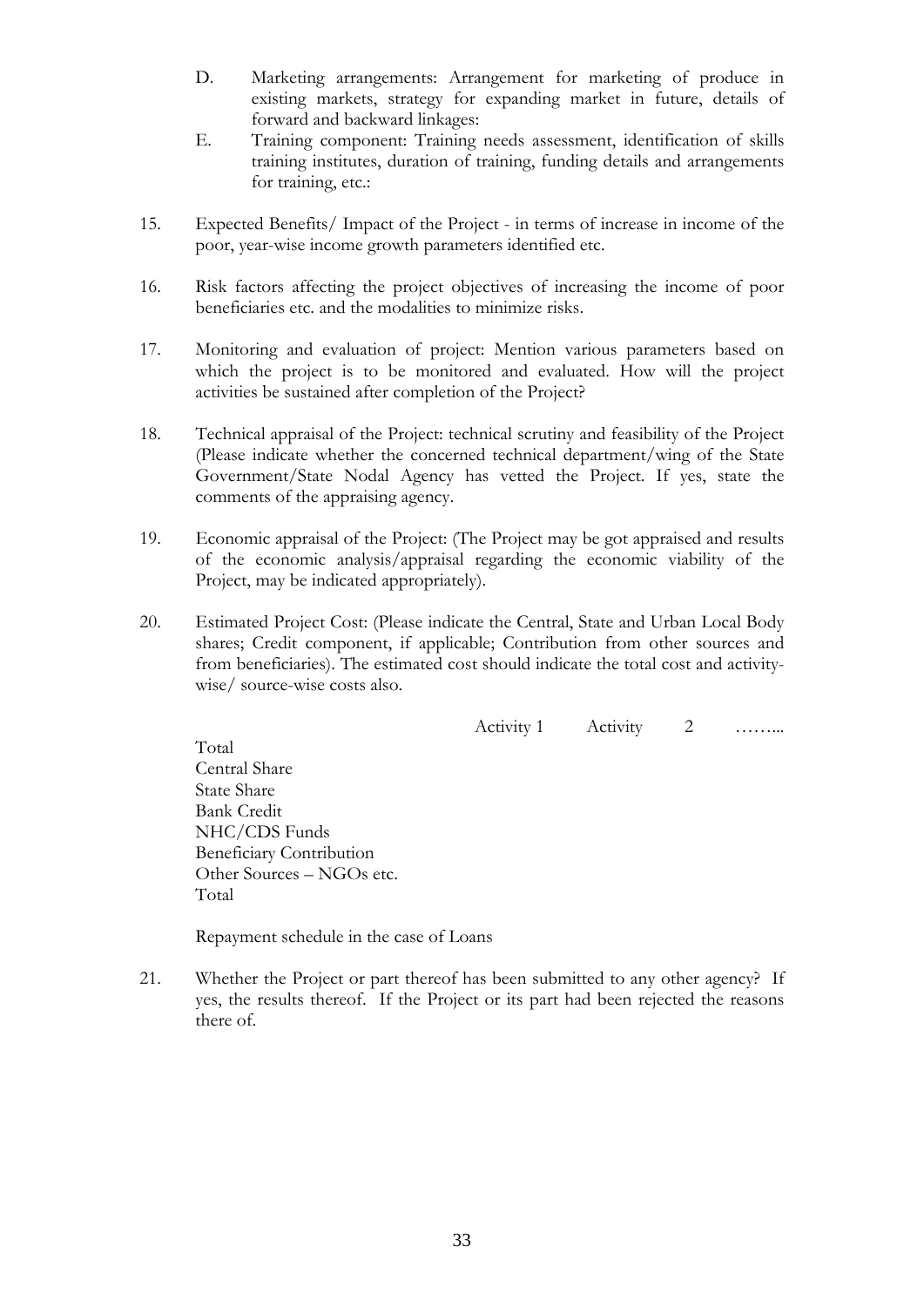## **SWARNA JAYANTI SHAHARI ROZGAR YOJANA(SJSRY)**

| Name of the Bank:                  |                                                                                                   |        |                |                |   |                    |       |                                                                     |                      |      |              |          |                                        |      |
|------------------------------------|---------------------------------------------------------------------------------------------------|--------|----------------|----------------|---|--------------------|-------|---------------------------------------------------------------------|----------------------|------|--------------|----------|----------------------------------------|------|
|                                    | Report showing the cumulative position for the quarter ended<br>under the USEP component of SJSRY |        |                |                |   |                    |       |                                                                     |                      |      |              |          |                                        |      |
| Name of the State/                 | Target No.of<br>Total<br>Total<br><b>Total subsidy</b>                                            |        |                |                |   |                    |       |                                                                     |                      |      | Loans        |          | Loans                                  |      |
|                                    |                                                                                                   |        |                | Loans<br>Loans |   |                    |       |                                                                     | sanctioned           |      | disbursed    |          | sanctioned                             |      |
| <b>Union Territories</b>           |                                                                                                   | applns |                |                |   |                    | disbu |                                                                     |                      |      |              |          | to SC/ST out to SC/ST out to women out |      |
|                                    |                                                                                                   |        |                |                |   | sanction disbursed | rsed  |                                                                     | <b>of</b>            |      | <b>of</b>    |          | lof                                    |      |
|                                    |                                                                                                   |        | ed             |                |   |                    |       |                                                                     |                      |      |              |          |                                        |      |
|                                    |                                                                                                   | recd.  |                |                |   |                    |       |                                                                     | total sanction total |      |              |          | total sanction                         |      |
|                                    |                                                                                                   |        |                |                |   |                    |       |                                                                     |                      |      | disbursement |          |                                        |      |
|                                    |                                                                                                   |        |                | No Amt No.     |   | Amt.               | No.   | Amount No.                                                          |                      | Amt. | No.          | Amt. No. |                                        | Amt. |
|                                    |                                                                                                   |        |                |                |   |                    |       |                                                                     |                      |      |              |          |                                        |      |
| 1                                  | $\overline{2}$                                                                                    | 3      | $\overline{4}$ | 5              | 6 | $\overline{7}$     | 8     | 9                                                                   | 10                   | 11   | 12           | 13       | 14                                     | 15   |
| <b>NORTHERN REGION</b>             |                                                                                                   |        |                |                |   |                    |       |                                                                     |                      |      |              |          |                                        |      |
| Haryana<br><b>Himachal Pradesh</b> |                                                                                                   |        |                |                |   |                    |       |                                                                     |                      |      |              |          |                                        |      |
| Jammu & Kashmir                    |                                                                                                   |        |                |                |   |                    |       |                                                                     |                      |      |              |          |                                        |      |
| Punjab                             |                                                                                                   |        |                |                |   |                    |       |                                                                     |                      |      |              |          |                                        |      |
| Rajasthan                          |                                                                                                   |        |                |                |   |                    |       |                                                                     |                      |      |              |          |                                        |      |
| Chandigarh                         |                                                                                                   |        |                |                |   |                    |       |                                                                     |                      |      |              |          |                                        |      |
| Delhi                              |                                                                                                   |        |                |                |   |                    |       |                                                                     |                      |      |              |          |                                        |      |
| <b>NORTH EASTERN REGION</b>        |                                                                                                   |        |                |                |   |                    |       |                                                                     |                      |      |              |          |                                        |      |
| Assam                              |                                                                                                   |        |                |                |   |                    |       |                                                                     |                      |      |              |          |                                        |      |
| Manipur                            |                                                                                                   |        |                |                |   |                    |       |                                                                     |                      |      |              |          |                                        |      |
| Meghalaya                          |                                                                                                   |        |                |                |   |                    |       |                                                                     |                      |      |              |          |                                        |      |
| Nagaland                           |                                                                                                   |        |                |                |   |                    |       |                                                                     |                      |      |              |          |                                        |      |
| <b>Tripura</b>                     |                                                                                                   |        |                |                |   |                    |       |                                                                     |                      |      |              |          |                                        |      |
| Arunachal Pradesh                  |                                                                                                   |        |                |                |   |                    |       |                                                                     |                      |      |              |          |                                        |      |
| Mizoram                            |                                                                                                   |        |                |                |   |                    |       |                                                                     |                      |      |              |          |                                        |      |
| <b>EASTERN REGION</b>              |                                                                                                   |        |                |                |   |                    |       |                                                                     |                      |      |              |          |                                        |      |
| Bihar                              |                                                                                                   |        |                |                |   |                    |       |                                                                     |                      |      |              |          |                                        |      |
| Jharkhand                          |                                                                                                   |        |                |                |   |                    |       |                                                                     |                      |      |              |          |                                        |      |
| <b>Orissa</b>                      |                                                                                                   |        |                |                |   |                    |       |                                                                     |                      |      |              |          |                                        |      |
| <b>West Bengal</b>                 |                                                                                                   |        |                |                |   |                    |       |                                                                     |                      |      |              |          |                                        |      |
| Andaman & Nicobar                  |                                                                                                   |        |                |                |   |                    |       |                                                                     |                      |      |              |          |                                        |      |
| <b>Sikkim</b>                      |                                                                                                   |        |                |                |   |                    |       |                                                                     |                      |      |              |          |                                        |      |
| <b>CENTRAL REGION</b>              |                                                                                                   |        |                |                |   |                    |       |                                                                     |                      |      |              |          |                                        |      |
| Chhatisgarh                        |                                                                                                   |        |                |                |   |                    |       |                                                                     |                      |      |              |          |                                        |      |
| Madhya Pradesh                     |                                                                                                   |        |                |                |   |                    |       |                                                                     |                      |      |              |          |                                        |      |
| Uttaranchal                        |                                                                                                   |        |                |                |   |                    |       |                                                                     |                      |      |              |          |                                        |      |
| <b>Uttar Pradesh</b>               |                                                                                                   |        |                |                |   |                    |       |                                                                     |                      |      |              |          |                                        |      |
| <b>WESTERN REGION</b>              |                                                                                                   |        |                |                |   |                    |       |                                                                     |                      |      |              |          |                                        |      |
| Gujarat                            |                                                                                                   |        |                |                |   |                    |       |                                                                     |                      |      |              |          |                                        |      |
| Maharashtra                        |                                                                                                   |        |                |                |   |                    |       |                                                                     |                      |      |              |          |                                        |      |
| Daman & Diu                        |                                                                                                   |        |                |                |   |                    |       |                                                                     |                      |      |              |          |                                        |      |
| Goa                                |                                                                                                   |        |                |                |   |                    |       |                                                                     |                      |      |              |          |                                        |      |
| Dadra & N.Haveli                   |                                                                                                   |        |                |                |   |                    |       |                                                                     |                      |      |              |          |                                        |      |
| <b>SOUTHERN REGION</b>             |                                                                                                   |        |                |                |   |                    |       |                                                                     |                      |      |              |          |                                        |      |
| Andhra Pradesh                     |                                                                                                   |        |                |                |   |                    |       |                                                                     |                      |      |              |          |                                        |      |
| Karnataka                          |                                                                                                   |        |                |                |   |                    |       |                                                                     |                      |      |              |          |                                        |      |
| Kerala                             |                                                                                                   |        |                |                |   |                    |       |                                                                     |                      |      |              |          |                                        |      |
| <b>Tamil Nadu</b>                  |                                                                                                   |        |                |                |   |                    |       |                                                                     |                      |      |              |          |                                        |      |
| Lakshadweep                        |                                                                                                   |        |                |                |   |                    |       |                                                                     |                      |      |              |          |                                        |      |
| Puduchery                          |                                                                                                   |        |                |                |   |                    |       |                                                                     |                      |      |              |          |                                        |      |
|                                    |                                                                                                   |        |                |                |   |                    |       |                                                                     |                      |      |              |          |                                        |      |
| <b>ALL INDIA</b>                   |                                                                                                   |        |                |                |   |                    |       |                                                                     |                      |      |              |          |                                        |      |
|                                    |                                                                                                   |        |                |                |   |                    |       |                                                                     |                      |      |              |          |                                        |      |
| *Col. 22= Col. 3-4-23              |                                                                                                   |        |                |                |   |                    |       | The progress report should be cumulative indicating the performance |                      |      |              |          |                                        |      |
|                                    |                                                                                                   |        |                |                |   |                    |       | under the scheme from April to March of the respective year.        |                      |      |              |          |                                        |      |
| **Col. 23= Col.3-4-22              |                                                                                                   |        |                |                |   |                    |       |                                                                     |                      | 10   |              |          |                                        |      |
|                                    |                                                                                                   |        |                |                |   |                    |       |                                                                     |                      |      |              |          |                                        |      |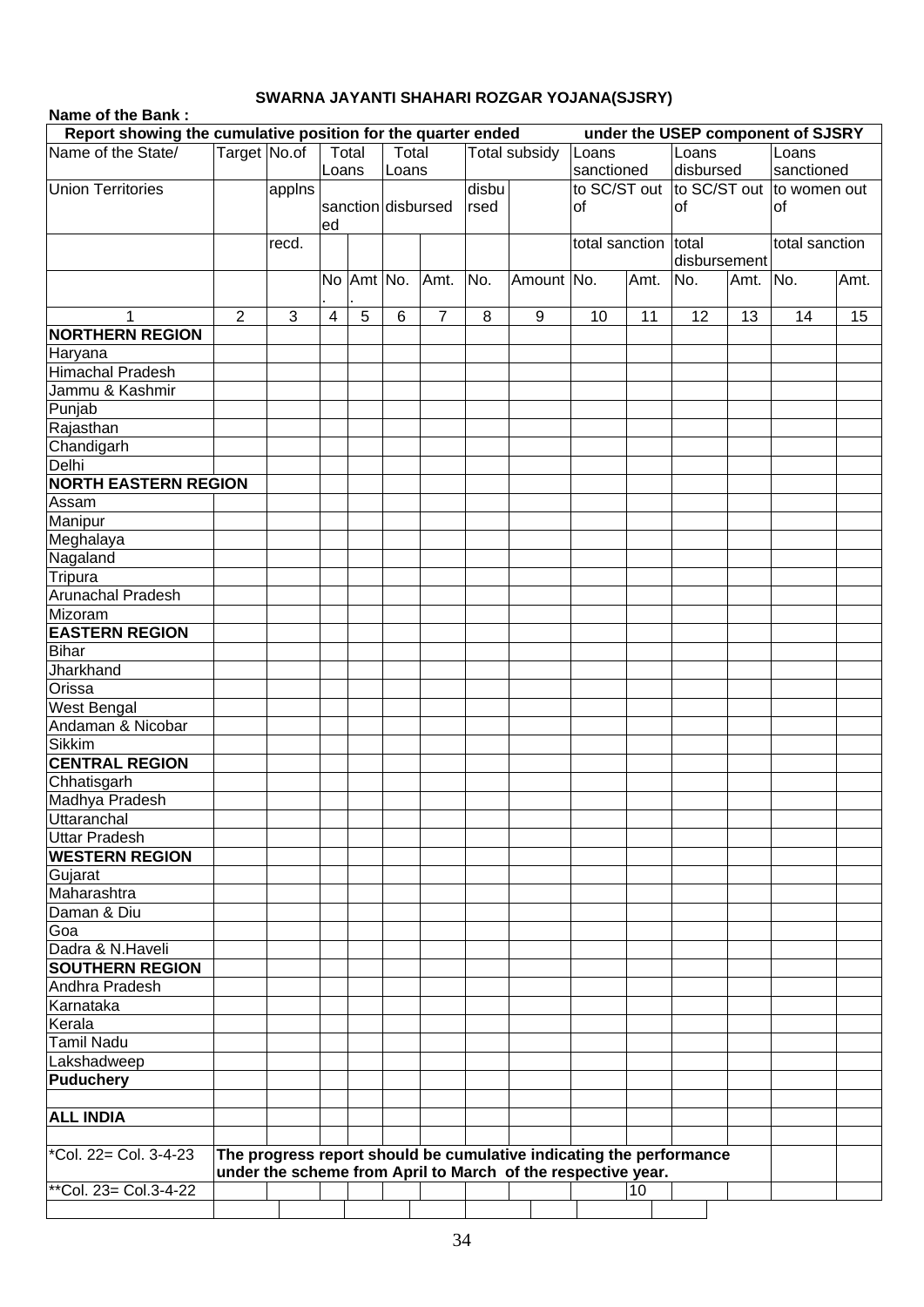| Name of the Bank:           |                 |      |                 |      |              |      |                            |         |
|-----------------------------|-----------------|------|-----------------|------|--------------|------|----------------------------|---------|
|                             |                 |      |                 |      | (Amount      |      |                            |         |
|                             |                 |      |                 |      | Rs.Lakhs)    |      |                            |         |
| Name of the State/          | Loans disbursed |      | Loans           |      | Loans        |      | Number                     | Numbe   |
|                             |                 |      | sanctioned      |      | disbursed    |      |                            | r       |
| <b>Union Territories</b>    | to women out of |      | to disabled out |      |              |      | to disabled out of applns. | lof     |
|                             |                 |      | οf              |      | <b>of</b>    |      |                            | applns. |
|                             | total           |      | total sanction  |      | total        |      | pending                    | rejecte |
|                             | disbursement    |      |                 |      | disbursement |      |                            | d       |
|                             | No.             | Amt. | No.             | Amt. | No.          | Amt. | sanction                   |         |
| 1                           | 16              | 17   | 18              | 19   | 20           | 21   | $*22$                      | $*23$   |
| <b>NORTHERN REGION</b>      |                 |      |                 |      |              |      |                            |         |
| Haryana                     |                 |      |                 |      |              |      |                            |         |
| <b>Himachal Pradesh</b>     |                 |      |                 |      |              |      |                            |         |
| Jammu & Kashmir             |                 |      |                 |      |              |      |                            |         |
| Punjab                      |                 |      |                 |      |              |      |                            |         |
| Rajasthan                   |                 |      |                 |      |              |      |                            |         |
| Chandigarh                  |                 |      |                 |      |              |      |                            |         |
| Delhi                       |                 |      |                 |      |              |      |                            |         |
| <b>NORTH EASTERN REGION</b> |                 |      |                 |      |              |      |                            |         |
| Assam                       |                 |      |                 |      |              |      |                            |         |
| Manipur                     |                 |      |                 |      |              |      |                            |         |
| Meghalaya                   |                 |      |                 |      |              |      |                            |         |
| Nagaland                    |                 |      |                 |      |              |      |                            |         |
| Tripura                     |                 |      |                 |      |              |      |                            |         |
| <b>Arunachal Pradesh</b>    |                 |      |                 |      |              |      |                            |         |
| Mizoram                     |                 |      |                 |      |              |      |                            |         |
| <b>EASTERN REGION</b>       |                 |      |                 |      |              |      |                            |         |
| <b>Bihar</b>                |                 |      |                 |      |              |      |                            |         |
| Jharkhand                   |                 |      |                 |      |              |      |                            |         |
| Orissa                      |                 |      |                 |      |              |      |                            |         |
| <b>West Bengal</b>          |                 |      |                 |      |              |      |                            |         |
| Andaman & Nicobar           |                 |      |                 |      |              |      |                            |         |
| Sikkim                      |                 |      |                 |      |              |      |                            |         |
| <b>CENTRAL REGION</b>       |                 |      |                 |      |              |      |                            |         |
| Chhatisgarh                 |                 |      |                 |      |              |      |                            |         |
| Madhya Pradesh              |                 |      |                 |      |              |      |                            |         |
| Uttaranchal                 |                 |      |                 |      |              |      |                            |         |
| <b>Uttar Pradesh</b>        |                 |      |                 |      |              |      |                            |         |
| <b>WESTERN REGION</b>       |                 |      |                 |      |              |      |                            |         |
| Gujarat                     |                 |      |                 |      |              |      |                            |         |
| Maharashtra                 |                 |      |                 |      |              |      |                            |         |
| Daman & Diu                 |                 |      |                 |      |              |      |                            |         |
| Goa                         |                 |      |                 |      |              |      |                            |         |
| Dadra & N.Haveli            |                 |      |                 |      |              |      |                            |         |
| <b>SOUTHERN REGION</b>      |                 |      |                 |      |              |      |                            |         |
| Andhra Pradesh              |                 |      |                 |      |              |      |                            |         |
| İKarnataka                  |                 |      |                 |      |              |      |                            |         |
| Kerala                      |                 |      |                 |      |              |      |                            |         |
| <b>Tamil Nadu</b>           |                 |      |                 |      |              |      |                            |         |
| Lakshadweep                 |                 |      |                 |      |              |      |                            |         |
| Puduchery                   |                 |      |                 |      |              |      |                            |         |
|                             |                 |      |                 |      |              |      |                            |         |
| <b>ALL INDIA</b>            |                 |      |                 |      |              |      |                            |         |
| *Col. 22 = Col. $3-4-23$    |                 |      |                 |      |              |      |                            |         |
| **Col. 23= Col.3-4-22       |                 |      |                 |      |              |      |                            |         |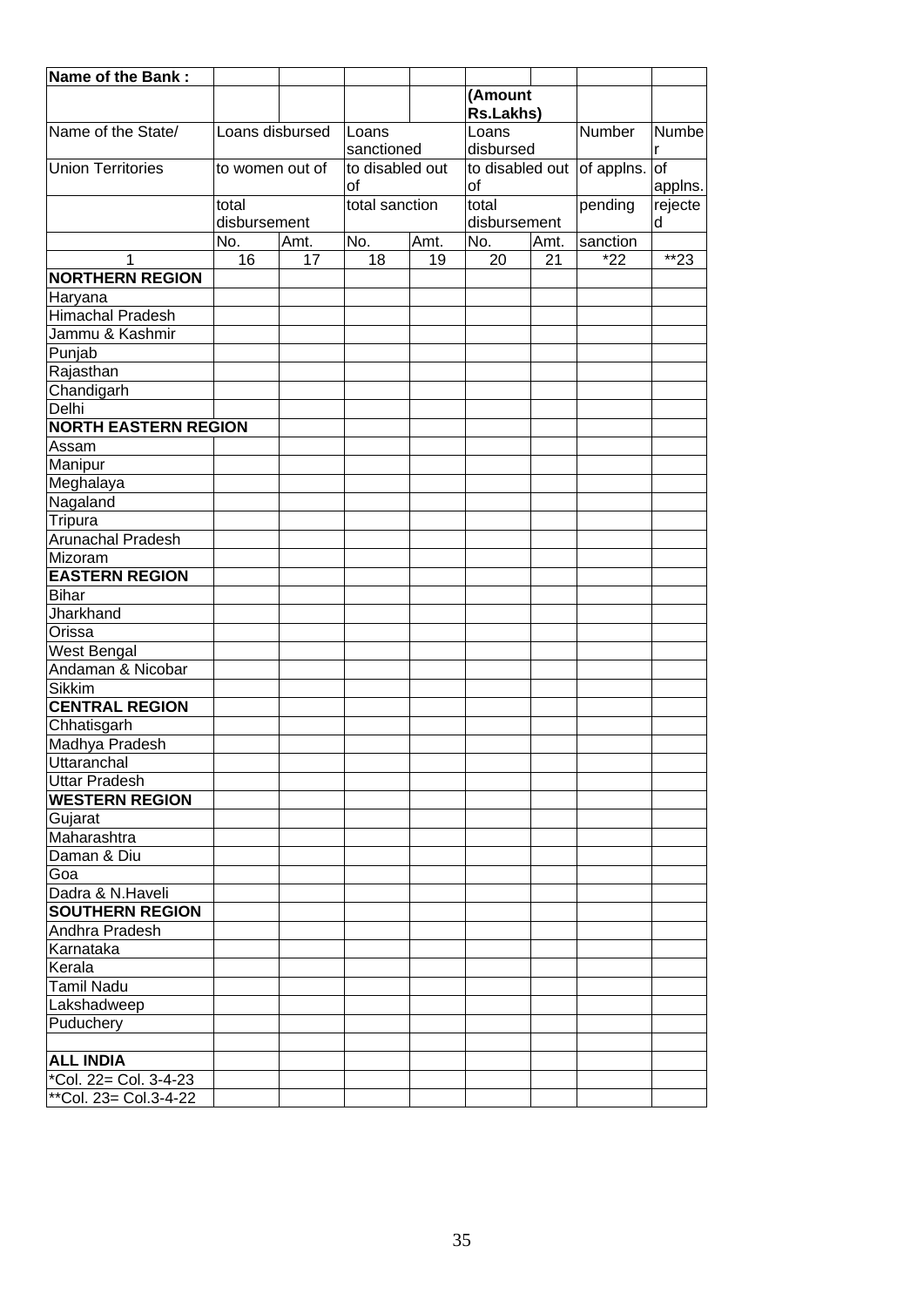# **Report showing the cumulative position for the quarter ended under the DWCUA component of SJSRY**

| Name of the Bank            |                       |       |                         |              |                             |       |      |                        |                                 |         |
|-----------------------------|-----------------------|-------|-------------------------|--------------|-----------------------------|-------|------|------------------------|---------------------------------|---------|
|                             |                       |       |                         |              | <b>Amount in Rs. Lakhs)</b> |       |      |                        |                                 |         |
| Name of the State/          | <b>DWCUA</b>          |       | <b>DWCUA Sanctioned</b> | <b>DWCUA</b> |                             |       |      | <b>DWCU DWCUA DWCU</b> |                                 |         |
|                             |                       |       |                         |              | <b>Disbursed</b>            |       |      | A                      |                                 | Α       |
| <b>Union Territories</b>    | Number                |       |                         |              |                             |       | Loan | Subsid                 | Number Numbe                    |         |
|                             | of                    |       |                         |              |                             |       |      | v                      | lof                             | r of    |
|                             | appls.                | No.of | Total                   | Amt.         | No.of                       | Total |      | amount amount appls.   |                                 | applns. |
|                             | received Groups Memb. |       |                         | sanctio      | Groups                      | Memb. |      |                        | disburs disburs pending rejecte |         |
|                             |                       |       |                         | ned          |                             |       | ed   | ed                     |                                 | d       |
|                             | 24                    | 25    | 26                      | 27           | 28                          | 29    | 30   | 31                     | $*32$                           | $*33$   |
| <b>NORTHERN REGION</b>      |                       |       |                         |              |                             |       |      |                        |                                 |         |
| Haryana                     |                       |       |                         |              |                             |       |      |                        |                                 |         |
| <b>Himachal Pradesh</b>     |                       |       |                         |              |                             |       |      |                        |                                 |         |
| Jammu & Kashmir             |                       |       |                         |              |                             |       |      |                        |                                 |         |
| Punjab                      |                       |       |                         |              |                             |       |      |                        |                                 |         |
| Rajasthan                   |                       |       |                         |              |                             |       |      |                        |                                 |         |
| Chandigarh                  |                       |       |                         |              |                             |       |      |                        |                                 |         |
| Delhi                       |                       |       |                         |              |                             |       |      |                        |                                 |         |
| <b>NORTH EASTERN REGION</b> |                       |       |                         |              |                             |       |      |                        |                                 |         |
| Assam                       |                       |       |                         |              |                             |       |      |                        |                                 |         |
| Manipur                     |                       |       |                         |              |                             |       |      |                        |                                 |         |
| Meghalaya                   |                       |       |                         |              |                             |       |      |                        |                                 |         |
| Nagaland                    |                       |       |                         |              |                             |       |      |                        |                                 |         |
| Tripura                     |                       |       |                         |              |                             |       |      |                        |                                 |         |
| <b>Arunachal Pradesh</b>    |                       |       |                         |              |                             |       |      |                        |                                 |         |
| Mizoram                     |                       |       |                         |              |                             |       |      |                        |                                 |         |
| <b>EASTERN REGION</b>       |                       |       |                         |              |                             |       |      |                        |                                 |         |
| Bihar                       |                       |       |                         |              |                             |       |      |                        |                                 |         |
| Jharkhand                   |                       |       |                         |              |                             |       |      |                        |                                 |         |
| Orissa                      |                       |       |                         |              |                             |       |      |                        |                                 |         |
| <b>West Bengal</b>          |                       |       |                         |              |                             |       |      |                        |                                 |         |
| Andaman & Nicobar           |                       |       |                         |              |                             |       |      |                        |                                 |         |
| <b>Sikkim</b>               |                       |       |                         |              |                             |       |      |                        |                                 |         |
| <b>CENTRAL REGION</b>       |                       |       |                         |              |                             |       |      |                        |                                 |         |
| Chhatisgarh                 |                       |       |                         |              |                             |       |      |                        |                                 |         |
| Madhya Pradesh              |                       |       |                         |              |                             |       |      |                        |                                 |         |
| Uttaranchal                 |                       |       |                         |              |                             |       |      |                        |                                 |         |
| <b>Uttar Pradesh</b>        |                       |       |                         |              |                             |       |      |                        |                                 |         |
| <b>WESTERN REGION</b>       |                       |       |                         |              |                             |       |      |                        |                                 |         |
| Gujarat                     |                       |       |                         |              |                             |       |      |                        |                                 |         |
| Maharashtra                 |                       |       |                         |              |                             |       |      |                        |                                 |         |
| Daman & Diu                 |                       |       |                         |              |                             |       |      |                        |                                 |         |
| Goa                         |                       |       |                         |              |                             |       |      |                        |                                 |         |
| Dadra & N.Haveli            |                       |       |                         |              |                             |       |      |                        |                                 |         |
| <b>SOUTHERN REGION</b>      |                       |       |                         |              |                             |       |      |                        |                                 |         |
| Andhra Pradesh              |                       |       |                         |              |                             |       |      |                        |                                 |         |
| Karnataka                   |                       |       |                         |              |                             |       |      |                        |                                 |         |
| Kerala                      |                       |       |                         |              |                             |       |      |                        |                                 |         |
| <b>Tamil Nadu</b>           |                       |       |                         |              |                             |       |      |                        |                                 |         |
| Lakshadweep                 |                       |       |                         |              |                             |       |      |                        |                                 |         |
| Puducherry                  |                       |       |                         |              |                             |       |      |                        |                                 |         |
|                             |                       |       |                         |              |                             |       |      |                        |                                 |         |
| <b>ALL INDIA</b>            |                       |       |                         |              |                             |       |      |                        |                                 |         |